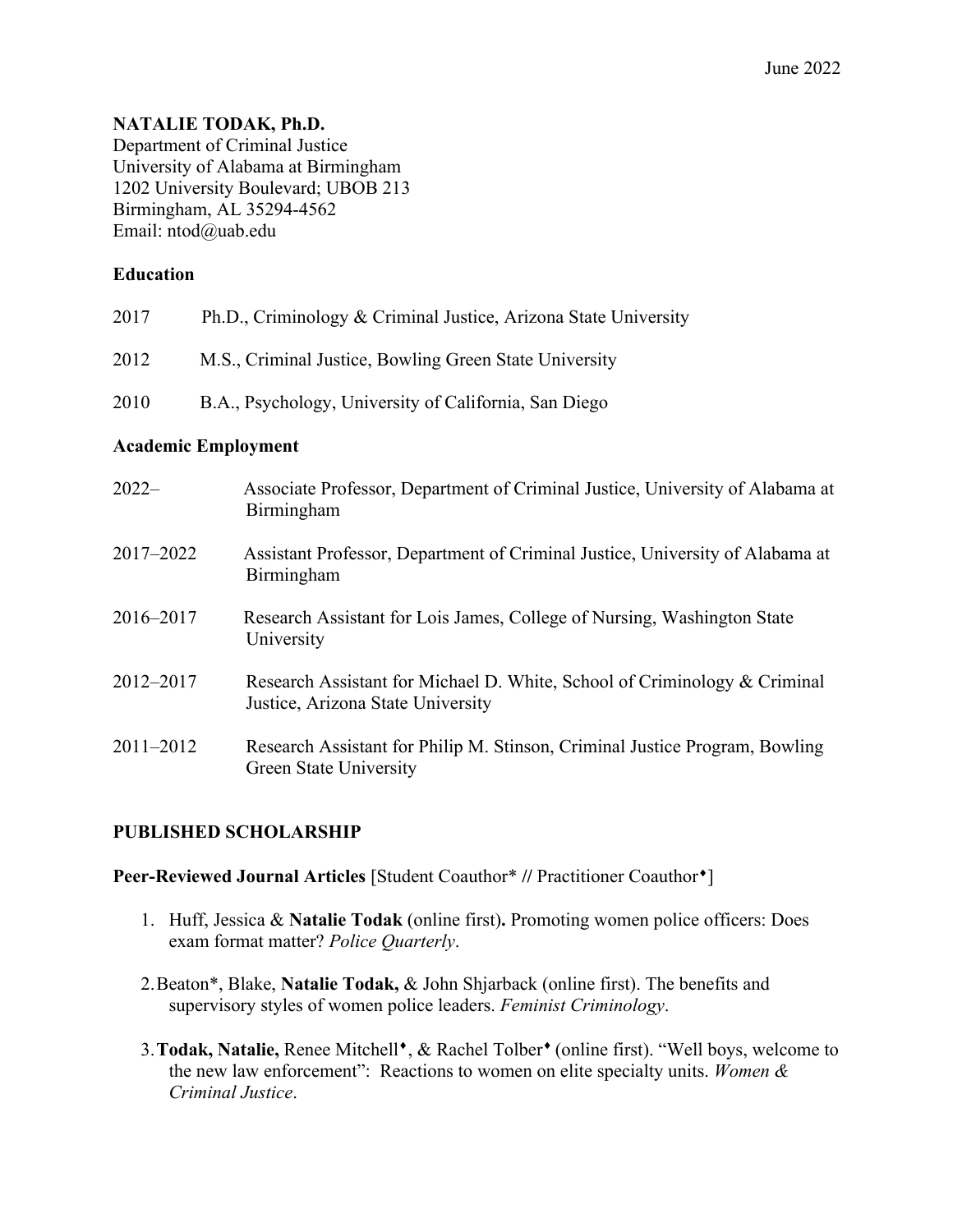- 4.Lavender\*, Logan & **Natalie Todak** (2021). Investigating the impact of organizational factors on correctional officer health and wellbeing. *Criminal Justice Studies*, 34 (4) 361 – 379. Hayden Smith (Ed.) Special Issue on Correctional Officer Wellness & Resiliency.
- 5.**Todak, Natalie,** Lindsay Leban, & Benjamin Hixon\* (2021)**.** Are women opting out? A mixed methods study of women police officers' interest in promotion. *Feminist Criminology*, 16 (5) 658 – 679.
- 6.Gaub, Janne E., **Natalie Todak**, & Michael D. White (2021). The distribution of police use of force across patrol and specialty units: A case study in body-worn camera impact. *Journal of Experimental Criminology*, 17 (4) 545 – 561.
- 7. Magny<sup>\*</sup>, Obed & **Natalie Todak** (2021). Emotional intelligence in policing: A state-ofthe-art review. *Policing: An International Journal*, 44 (6) 957 – 969.
- 8. **Todak, Natalie**, Lindsay Leban, & Lois James (2021). Citizen attitudes towards the public release of police body-worn camera video footage. *Police Practice & Research*, 22 (7) 1760 – 1776*.*
- 9.Nix, Justin, **Natalie Todak**, & Brandon Tregle\* (2020). Understanding body-worn camera diffusion in U.S. policing. *Police Quarterly,* 23 (3) 396 – 422.
- 10. Griffin, Marie, Eric Lambert, Nancy Hogan, **Natalie Todak**, & John Hepburn (2020). A gendered career stage model to explore turnover intent among correctional officers. *Prison Journal,* 100 (3) 332 – 354.
- 11. Gaub, Janne E., **Natalie Todak**, & Michael D. White (2020). One size doesn't fit all: The deployment of police body-worn cameras to specialty units. *International Criminal Justice Review,* 30 (2) 136 – 155.
- 12. **Todak, Natalie** & Janne E. Gaub (2020). Predictors of police body-worn camera acceptance: Digging deeper into officers' perceptions. *Policing: An International Journal,* 43 (2) 299 – 313.
- 13. James, Lois, **Natalie Todak**, & Joanne Savage (2020). Unnecessary force by police: Insights from evolutionary psychology. *Policing: A Journal of Policy & Practice*, 14 (1)  $278 - 291.$
- 14. **Todak, Natalie** & Katherine Brown\* (2019). Policewomen of color: A state-of-the-art review. *Policing: An International Journal*, 42 (6) 1052 – 1062.
- 15. **Todak, Natalie** & Michael D. White (2019). Expert officer perceptions of de-escalation in policing. *Policing: An International Journal*, 42 (5) 832 – 846.
- 16. Shjarback, John A. & **Natalie Todak** (2019). The prevalence of female representation in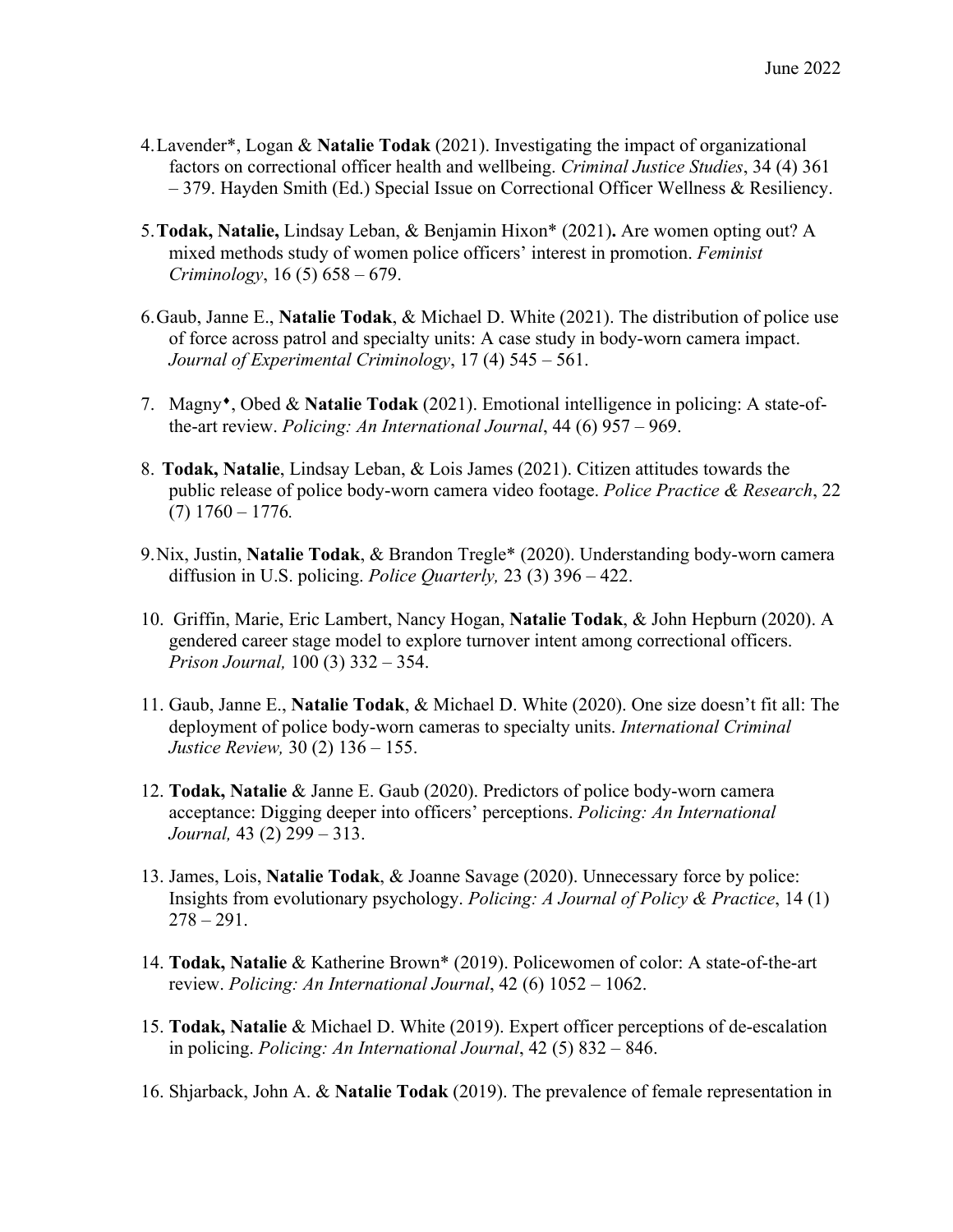supervisory and management positions in American law enforcement: An examination of organizational correlates. *Women & Criminal Justice*, 29 (3) 129-147.

- 17. **Todak, Natalie,** Michael D. White, Lisa M. Dario, & Andrea R. Borrego (2018). Overcoming the challenges of experimental research: Lessons from a criminal justice case study involving TASER exposure. *Evaluation Review,* 42 (3) 358-385.
- 18. **Todak, Natalie** & Lois James (2018). A systematic social observation study of police deescalation tactics. *Police Quarterly,* 21 (4) 509-543.
- 19. White, Michael D., **Natalie Todak**, & Janne E. Gaub (2018). Examining body-worn camera integration and acceptance among police officers, citizens, and external stakeholders. *Criminology and Public Policy,* 17 (3) 649-677.
- 20. James, Lois & **Natalie Todak** (2018). Prison employment and post-traumatic stress disorder: Risk and protective factors. *American Journal of Industrial Medicine,* 61 (9) 725-732*.*
- 21. Wallace, Danielle, Michael D. White, Janne E. Gaub, & **Natalie Todak** (2018). Bodyworn cameras as a potential source of de-policing: Testing for camera-induced passivity. *Criminology,* 56 (3), 481-509*.*
- 22. **Todak, Natalie,** Janne E. Gaub, & Michael D. White (2018). The importance of external stakeholders for police body-worn camera diffusion. *Policing: An International Journal,* 41 (4) 448-464. Charles M. Katz & Michael D. White (Guest Eds.) NACOLE's Special Issue on Trends in Police Accountability.
- 23. **Todak, Natalie**, Jessica Huff\*, & Lois James (2018). Investigating perceptions of race and ethnic diversity among prospective police officers. *Police Practice & Research,* 19 (5) 490-504*.*
- 24. White, Michael D., Janne E. Gaub, & **Natalie Todak** (2018). Exploring the potential for police body-worn cameras to reduce violence in police-citizen encounters. *Policing: A Journal of Policy and Practice,* 12 (1), 66-76. Matthew Hickman and Abi Dymond (Guest Eds.) Special Issue on Police Body-Worn Cameras.
- 25. White, Michael D., **Natalie Todak**, and Janne E. Gaub (2017). Assessing citizen perceptions of body-worn cameras after encounters with police. *Policing: An International Journal,* 40 (4), 689—703.
- 26. James, Lois, Ross Bindler, **Natalie Todak**, & Kenneth Daratha (2017). The impact of weight status on school age children's daytime sleepiness. *Health Behavior and Policy Review.* 4 (5), 446—453.
- 27. **Todak, Natalie** (2017). The decision to become a police officer in a legitimacy crisis. *Women & Criminal Justice.* 27 (4), 250—270.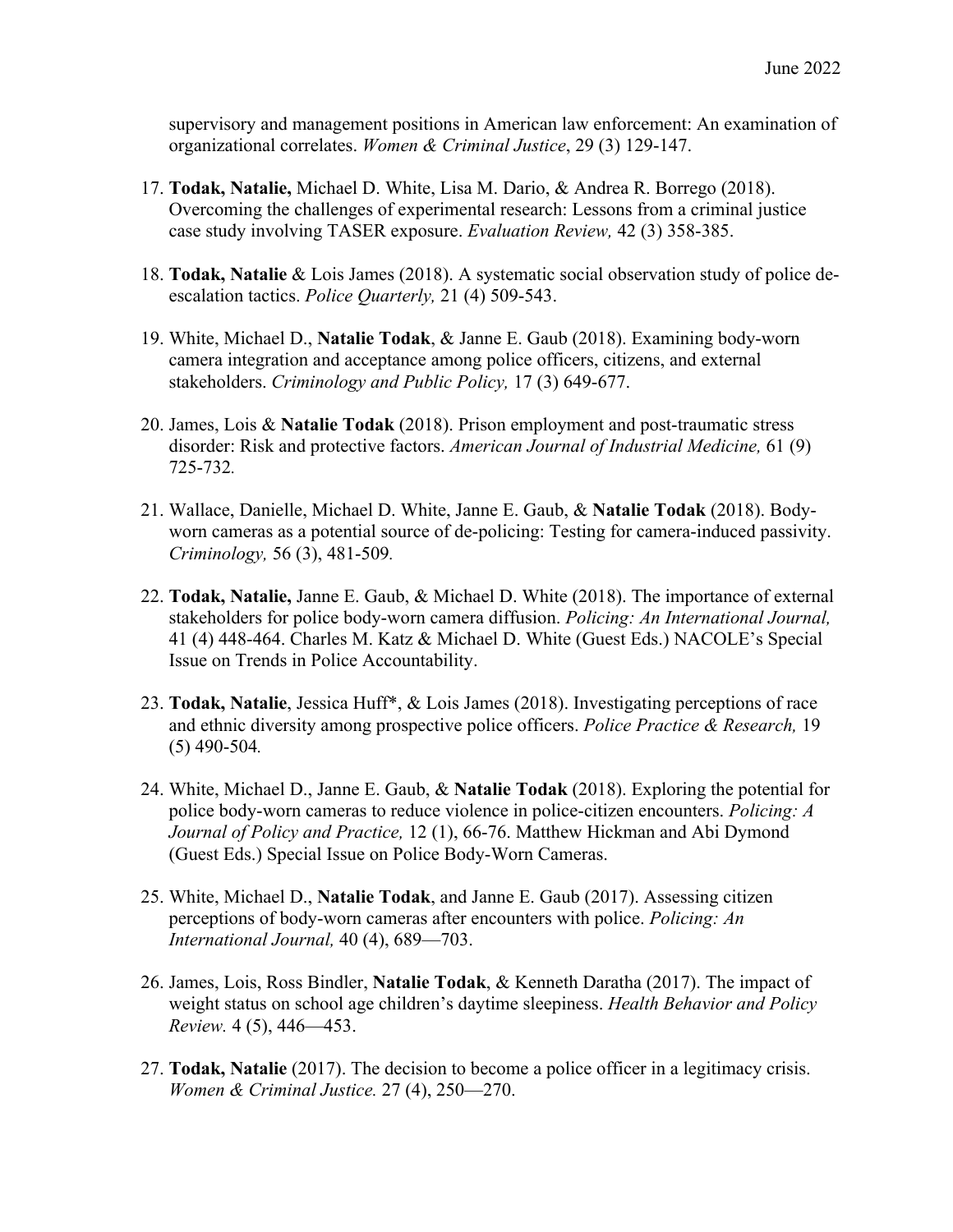- 28. James, Lois, **Natalie Todak,** & Suzanne Best (2017). The negative impact of prison work on sleep health. *American Journal of Industrial Medicine,* 60 (5), 449—456.
- 29. Gaub, Janne E., David Choate, **Natalie Todak**, Charles M. Katz, & Michael D. White (2016). Officer perceptions of body cameras pre- and post-deployment: A study of three police departments. *Police Quarterly,* 19 (3), 275—302. Special Issue on Police Body-Worn Cameras.
- 30. **Todak, Natalie**, Gabriel T Cesar, & Brooks Louton (2015). Forensic reporting of TASER exposure: An examination of situational and exposure characteristics. *Journal of Forensic and Legal Medicine,* 35, 4-8.
- 31. Stinson, Philip M., **Natalie Todak**, & Mary Dodge (2015). An exploration of crime by policewomen. *Police Practice and Research*, 16 (1), 79-93.
- 32. Stinson, Philip M., John Liederbach, Steven L. Brewer, & **Natalie Todak** (2014). Drink, drive, go to jail? A study of police officers arrested for drunk driving. *Journal of Crime and Justice*, 37 (3), 356-376.
- 33. Wang, Xia, Carter Hay, **Natalie Todak**, & William Bales (2014). Criminal propensity, social context, and recidivism. A multilevel analysis of interactive relationships. *Criminal Justice and Behavior*, 41 (3), 300-317.

#### **Book Chapters, Book Reviews, and Encyclopedia Articles**

- 1. Brown\*, Katherine & **Natalie Todak** (forthcoming). Policing and gender. Henry Pontell (Ed.), Laura Huey, and Richard Bennett's (Senior Eds.) *Oxford Research Encyclopedia of Criminology and Criminal Justice*. Oxford University Press.
- 2. **Todak, Natalie, Susan Boyd\***, Rachel Tolber<sup>\*</sup>, & Renee Mitchell<sup>\*</sup> (2022). Finding a way to survive: A critical examination of elite policewomen's accounts of their success. Joseph Schafer & Richard Myers (Eds.) *Policing in an Era of Crisis and Reform: Leadership & Management Issues for the Future*. Palgrave, pg. 175-199.
- 3. **Todak, Natalie** (2021). Review of Matthew Vaz's "Running the numbers: Race, police, and the history of urban gambling" (2020, University of Chicago Press). *Law & Society Review*, 55 (2), 367-368.
- 4.**Todak, Natalie,** Justin Nix, Kyle McLean, and Cory Haberman (2021). The LEADS Academics program: Building sustainable police-research partnerships in pursuit of evidence-based policing in the United States. Eric Piza and Brandon Welsh (Eds.) *The Globalization of Evidence-Based Policing: Innovations in Bridging the Research-Practice Divide.* Routledge.
- 5.White\*, Marshall Lorraine, and **Natalie Todak** (2021). Queer methods in criminology: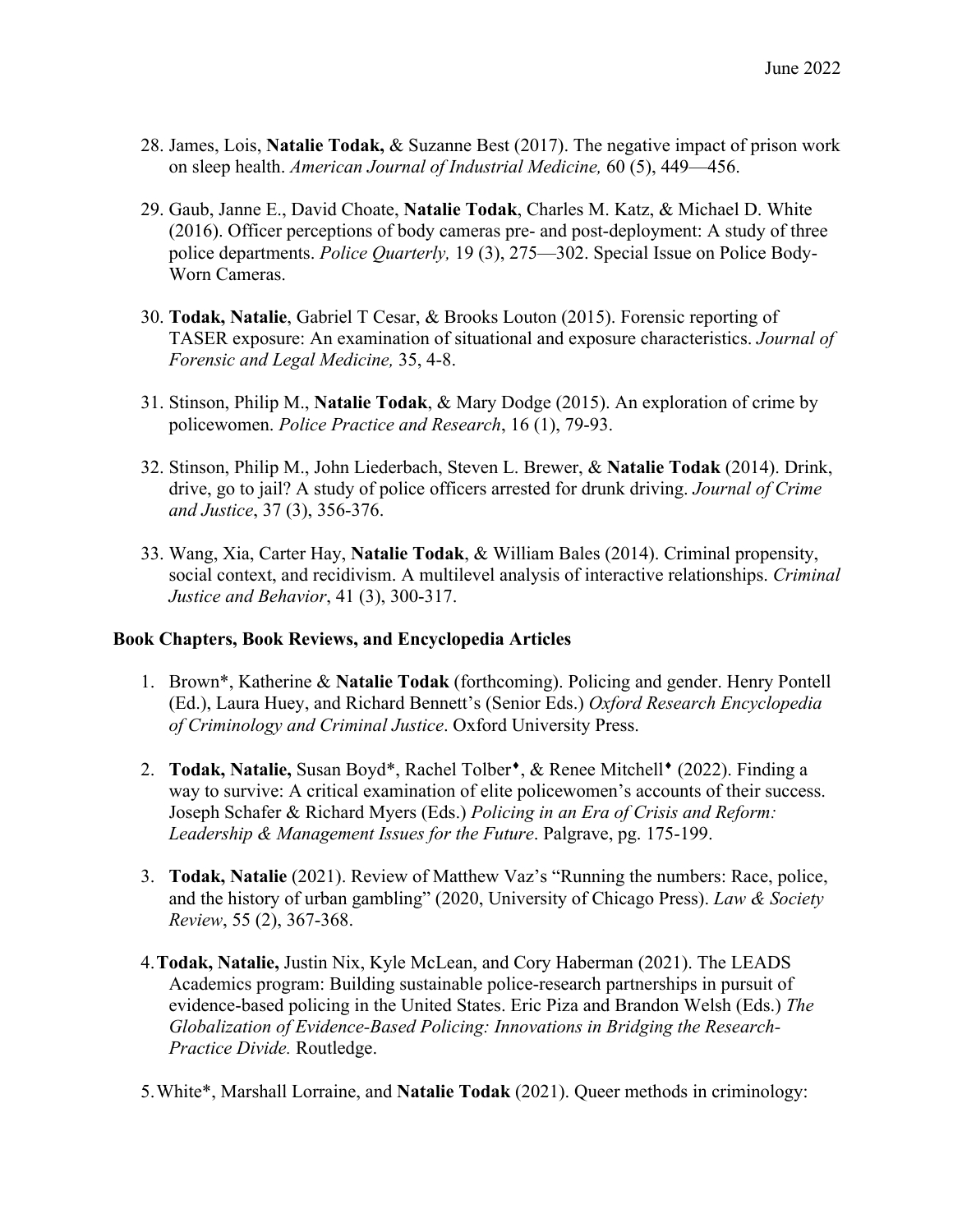Three key questions. J.C. Barnes & David R. Forde (Eds.) *The Encyclopedia of Research Methods and Statistical Techniques in Criminology and Criminal Justice.* Wiley.

- 6.**Todak, Natalie** & Madison March\* (2020). De-escalation in policing: Preliminary answers to key questions. In McLean, Alpert, and Dunham (Eds.) *Critical Issues in Policing*, 8th Edition. Waveland Press.
- 7.White, Michael D., Janne E. Gaub, & **Natalie Todak** (2020). Implement a body-worn camera program. In Charles M. Katz and Edward R. Maguire (Eds.) *Transforming the Police: Thirteen Key Reforms.* Waveland Press. With response essay from Chief Edward Flynn (retired) Milwaukee Police Department.
- 8.**Todak, Natalie** (2018). Using body-worn cameras to create an evidence-based deescalation training program. In Renee Mitchell & Laura Huey (Eds.) *Evidence Based Policing: An Introduction to Key Ideas.* Policy Press. Pages 187-196.
- 9.**Todak, Natalie** & Michael D. White (2018). An integrated, reflexive theory of police misconduct. In Scott H. Decker & Kevin A. Wright (Eds.), *Criminology and Public Policy,* 3rd Edition, Philadelphia: Temple University Press. Pages 213-230.
- 10. Wang, Xia & **Natalie Todak** (2016). Racial threat hypothesis. In Beth M. Huebner (Ed.), *Oxford Bibliographies in Criminology*. New York, NY: Oxford University Press.

#### **Agency Reports and Other Publications**

- 1. **Todak, Natalie** & Laura Huey (2022). Busting myths about evidence-based policing: Editorial introduction to the special issue. *Police Quarterly*, 25 (1) 3-6.
- 2. **Todak, Natalie** & Lindsay Leban (October 2020). Evaluating the reception of police body-worn cameras in Jefferson County, Alabama. Final report to the Jefferson County Sheriff's Office, and the Midfield, Hoover, and Adamsville Police Departments.
- 3.What it looks like versus what it is: Building competent diversity in national security (2020). Final Survey Report by #NatSecGirlSquad, Guidehouse, and **Natalie Todak** at the University of Alabama at Birmingham.
- 4.**Todak, Natalie** (2019). Policing needs an evidence-based definition of de-escalation. The American Society of Evidence-Based Policing (ASEBP) Blog.
- 5.Gaub, Janne, & **Natalie Todak** (2019). Analysing focus groups to understand specialty unit officers' perceptions of police body-worn cameras. Sage Research Methods Datasets.
- 6.**Todak, Natalie** (2018). Confronting trauma in observational field research with the police. Sage Research Methods Cases, Part 2 (Sociology).
- 7.Gaub, Janne E., Danielle Wallace, **Natalie Todak**, & Michael D. White (2018).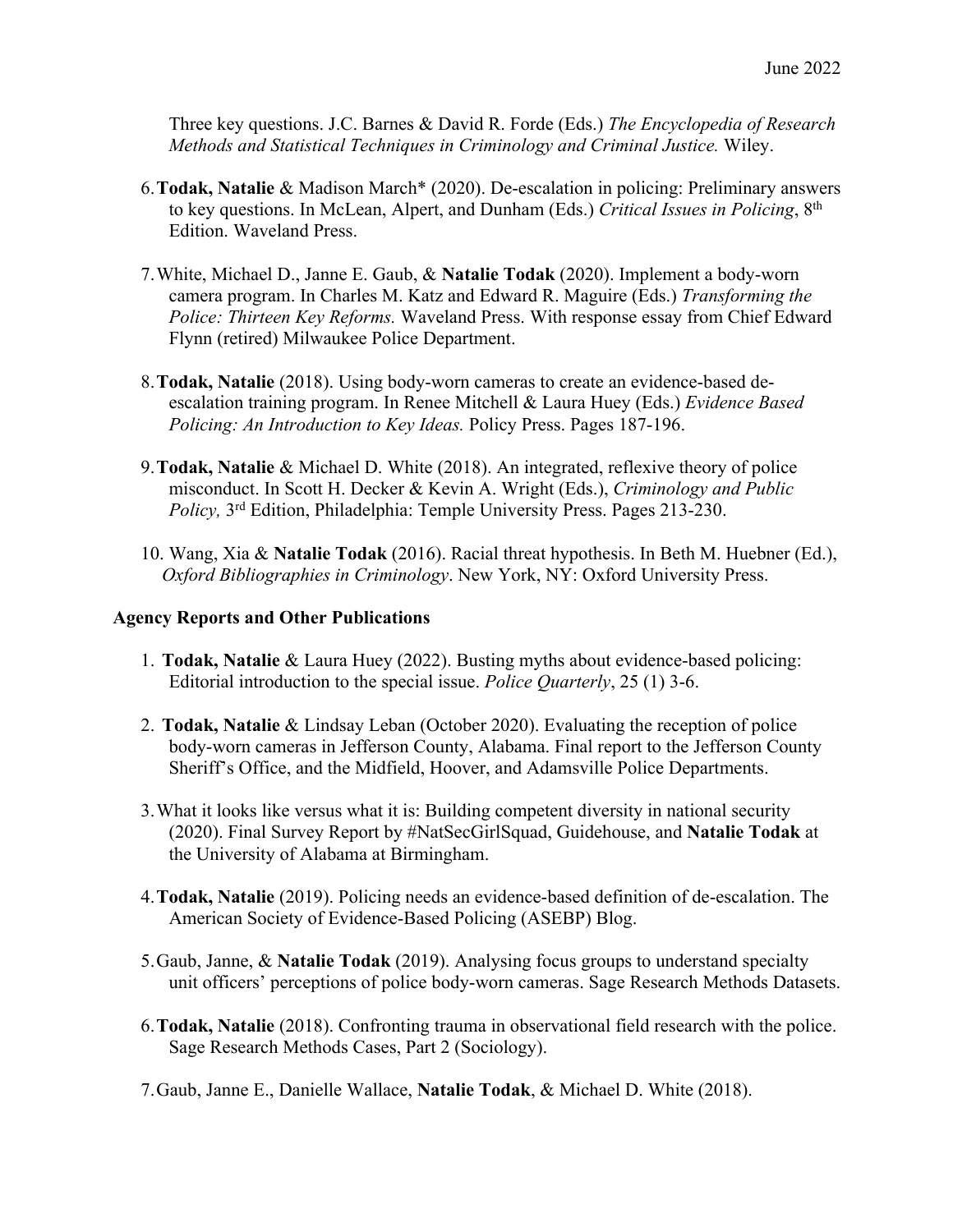Overcoming the challenges of administrative data: A case study involving police bodyworn cameras. Sage Research Methods Cases, Part 2 (Sociology).

- 8. White, Michael D., Janne E. Gaub, & **Natalie Todak**. (2017). Assessing the impact & consequences of police officer body-worn cameras. Final report to the Laura & John Arnold Foundation.
- 9. James, Lois, **Natalie Todak**, & Suzanne Best (2017). A response to the letter "Sleep problems in prison employees." *American Journal of Industrial Medicine,* 60 (5), 1102- 1103.
- 10. Gaub, Janne, **Natalie Todak**, & Michael White (2017). Beyond patrol: Exploring the perceptions of police body-worn cameras among officers in specialized units. Center for Violence Prevention & Community Safety, Arizona State University.
- 11. **Todak, Natalie,** Janne E. Gaub, & Michael D. White (2017). What happens downstream? External stakeholder perceptions of police body-worn cameras. Center for Violence Prevention and Community Safety, Arizona State University.
- 12. **Todak, Natalie**, Janne E. Gaub, and Michael D. White (2017). Police body-worn cameras: Perspectives from external stakeholders. In View: Commentary from Body Camera Experts. Bureau of Justice Assistance Body Worn Camera Training and Technical Assistance website.
- 13. **Todak, Natalie** (Spring 2017). Publication feature. The Western Criminologist, The Official Newsletter of the Western Society of Criminology.
- 14. Dario, Lisa M., **Natalie Todak**, & Andrea Borrego. (May/June 2015). The advantages and disadvantages of original data collection for criminology and criminal justice doctoral students. *The Criminologist 40 (3), 24-26.* (Doctoral Student Forum).

#### **Projects & Papers in Progress**

*Police women, promotions, and representation in leadership positions*

- 1. Lavender\*, Logan & **Natalie Todak**. Exploring the value of mentorship for women police officers. (Submitted to *Policing: An International Journal*, 6/9/2022*)*
- 2. **Natalie Todak,** Benjamin Hixon\*, and Logan Lavender\*. The work-life balance challenges and strategies of women police leaders. (In preparation for *Women & Criminal Justice*)
- 3. **Todak, Natalie**. Challenges faced by police women leaders on their paths to the top.
- 4. **Todak, Natalie** and Jessica Huff. Work-life balance and career attainment in policing: Is there a mom tax? (In preparation for *Feminist Criminology*)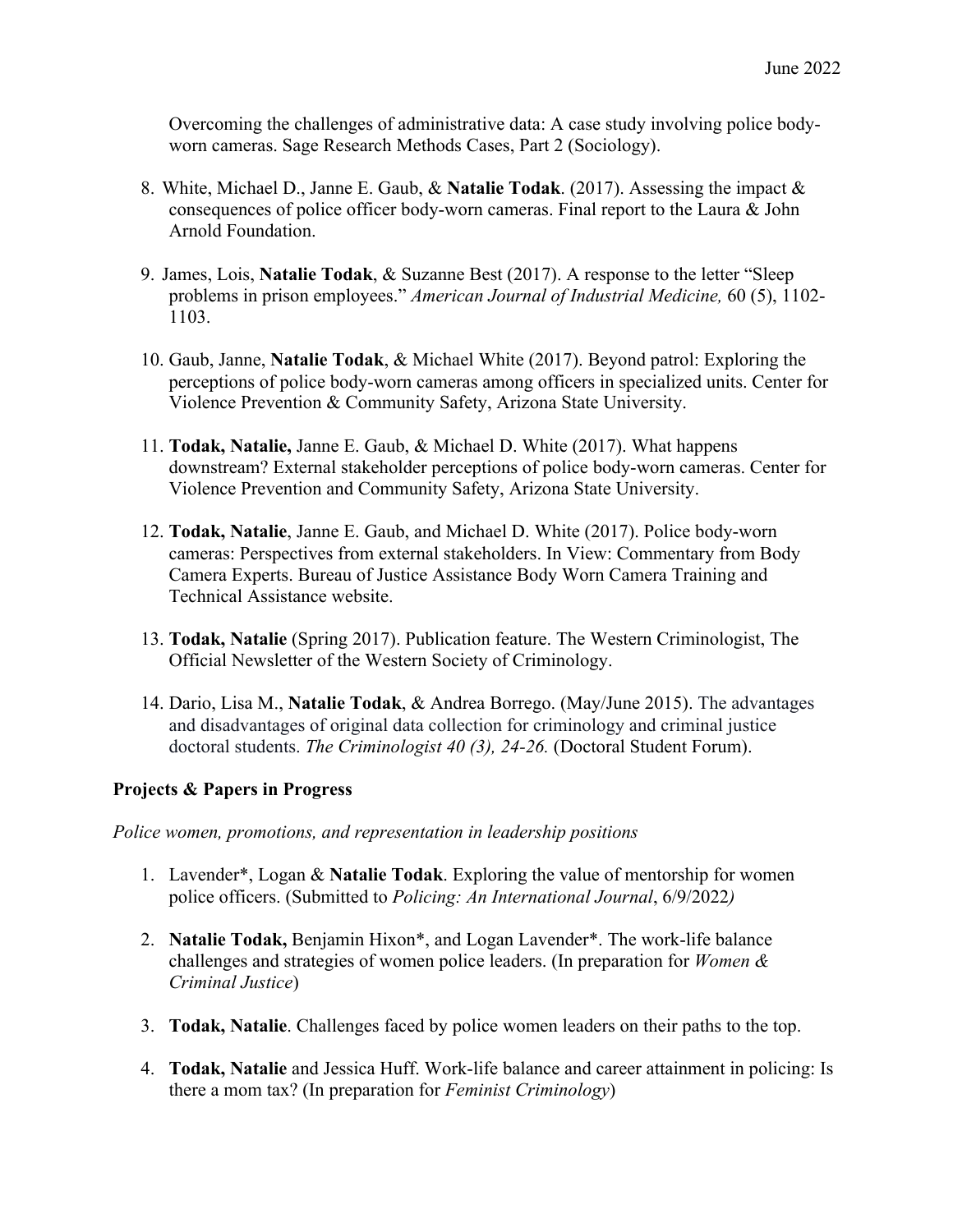*Police unicorns: Women on elite specialty units*

5. Katharine Brown and **Natalie Todak.** How did they do it? Success factors of police women seeking positions on elite specialty units.

*The impact and consequences of police body-worn cameras*

6.**Todak, Natalie,** Janne Gaub, & Michael D. White. Testing the evidentiary value of police body-worn cameras in misdemeanor court. (Revised & resubmitted, *Crime & Delinquency,* 6/14/2022)

*The blue wall in action: Whistleblower stories as paths to police reform*

- 7. Contempt of administration: Police culture and the agency response to whistleblower reports of officer misconduct
- 8. Police officer decisions to report peer misconduct
- 9. They lost a world: The repercussions of blowing the whistle on misconduct in policing
- 10. Is it worth it? Assessing the organizational benefits and social impact of blowing the whistle in policing

*Operational stressors in corrections and effects on officer health, safety, and wellness*

11. Lavender, Logan\*. Suicide ideations and risk among corrections officers (Student Thesis)

*Other papers in progress*

12. **Todak, Natalie**. Investigating student textbook access and use. (In preparation for *Journal of Criminal Justice Education*)

#### **FUNDED RESEARCH ACTIVITY**

#### **Grants Awarded as PI (Total = \$9,910)**

- 1. Understanding the barriers to promotion and retention of women police leaders in the United States. Funded by the University of Alabama at Birmingham Faculty Development Grant Program and the UAB Department of Criminal Justice in the amount of \$9,000. PI: Natalie Todak. May 15, 2020-August 31, 2021.
- 2. The decision to become a police officer. Funded by the Arizona State University Graduate Research and Support Program (GRSP) Independent Research Grant in the amount of \$750. The Graduate and Professional Students Association, Graduate Education, & the Office of the Vice Provost for Research. January 2015 – June 2016.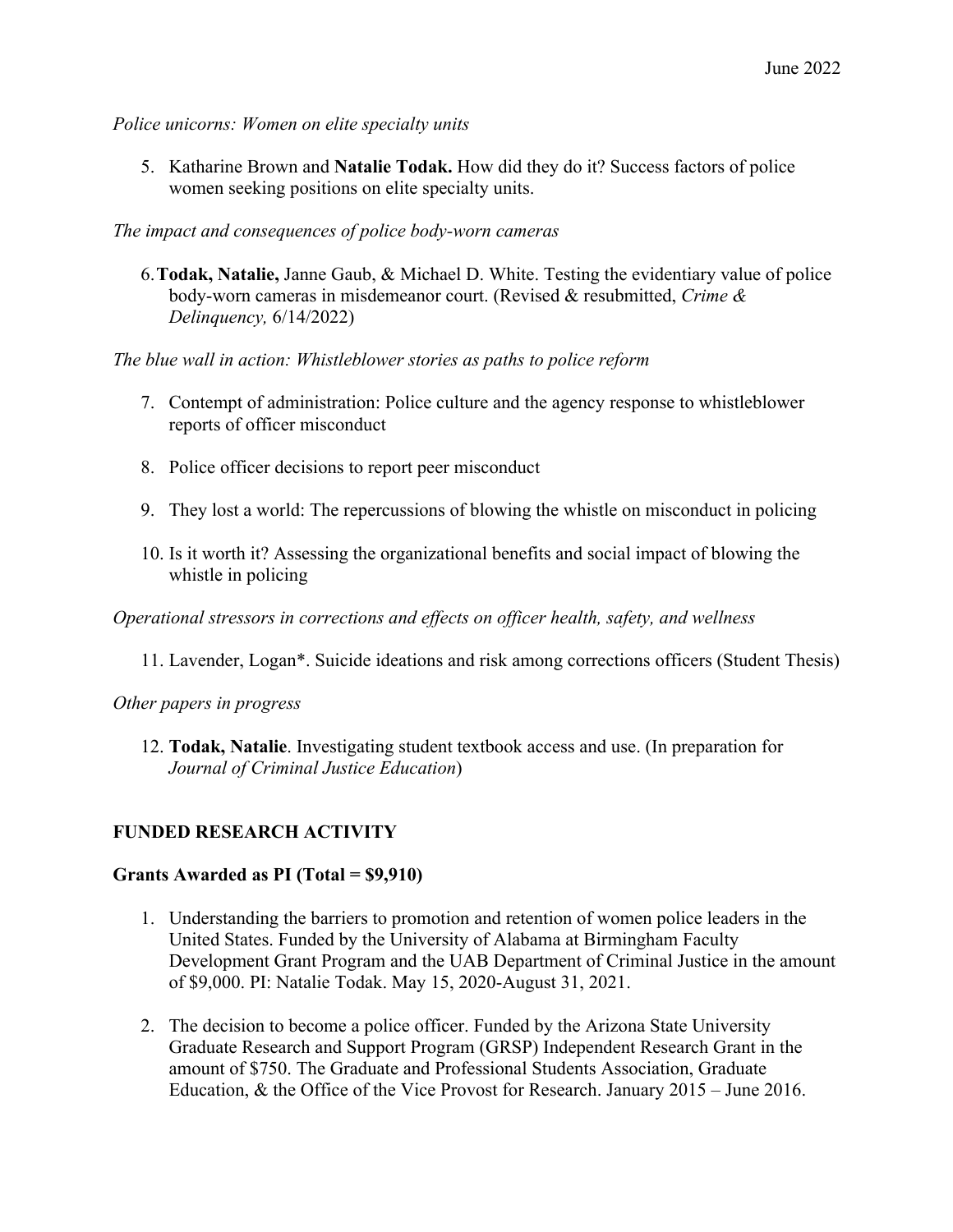3. Future officer perspectives on policing. Linda Petrosino PILLARS Grant in the amount of \$160 to support Master's thesis research. College of Health & Human Services, Bowling Green State University. Summer 2012.

#### **Proposals Not Awarded**

- 1. Is there a business case for more women in policing? Proposal for a deep literature scan submitted to Arnold Ventures. Submitted December 2020.
- 2. The blue wall in action: Whistleblower stories as paths to police reform. Submitted November 2020 to the Andrew Carnegie Fellows Program for 2021. Nominated by the University of Alabama at Birmingham Office of the Vice President for Research, the Provost, and the College of Arts and Sciences. Requested Amount: \$200,000.
- 3. The 30 x 30 initiative: Advancing women to reform American policing. Submitted September 2020 to the Equality Can't Wait Challenge, sponsored by Pivotal Ventures. PI: Maureen McGough. University of Alabama at Birmingham included as a subcontract from the Policing Project. Other Partners: Ideas 42 and Ivonne Roman with the Women's Leadership Academy. Requested Amount: \$10 million; \$920,046 for UAB.
- 4. Recruiting the next generation of officers and deputies: Census and study of existing programs. Submitted March 2020 to the Community Policing Development (CPD) Program Application, FY 2020. Topic Area: Recruiting the Next Generation of Officers and Deputies. Included individually as content expert. Requested Amount: \$586,402.
- 5. Advancing the police profession and addressing the recruitment crisis through recruitment, retention, and promotion of women in policing. Submitted March 2020 to the Community Policing Development (CPD) Program Application, FY 2020. Topic Area: Open Category. University of Alabama at Birmingham included as a subcontract from the National Police Foundation.
- 6. Operational stressors in corrections and effects on officer health, safety, and wellness. Submitted May 2019 to the National Institute of Justice Opportunity for the Fiscal Year 2019: Research and Evaluation in Safety, Health, and Wellness in the Criminal Justice System. PI: Natalie Todak. Co-PI: Lois James. Co-Is: Steven K. Herbert, & Stephen James. Requested Amount: \$869,488.

#### **Funded Projects Assisted as Consultant or Evaluator**

1. Mobile Metro Area Crime Center Body Worn Camera Program. Funded by the Bureau of Justice Assistance FY 2018 Body-Worn Camera Policy and Implementation Program, Category 1: Implementation or Expansion of BWC through State or Regional Consortia. Participating Agencies: Metro Area Crime Center, Jefferson County Sheriff's Office, Hoover Police Department, Adamsville Police Department, Midfield Police Department. Awarded Amount: \$702,000. Time Served as Program Evaluator: January 2019-Present.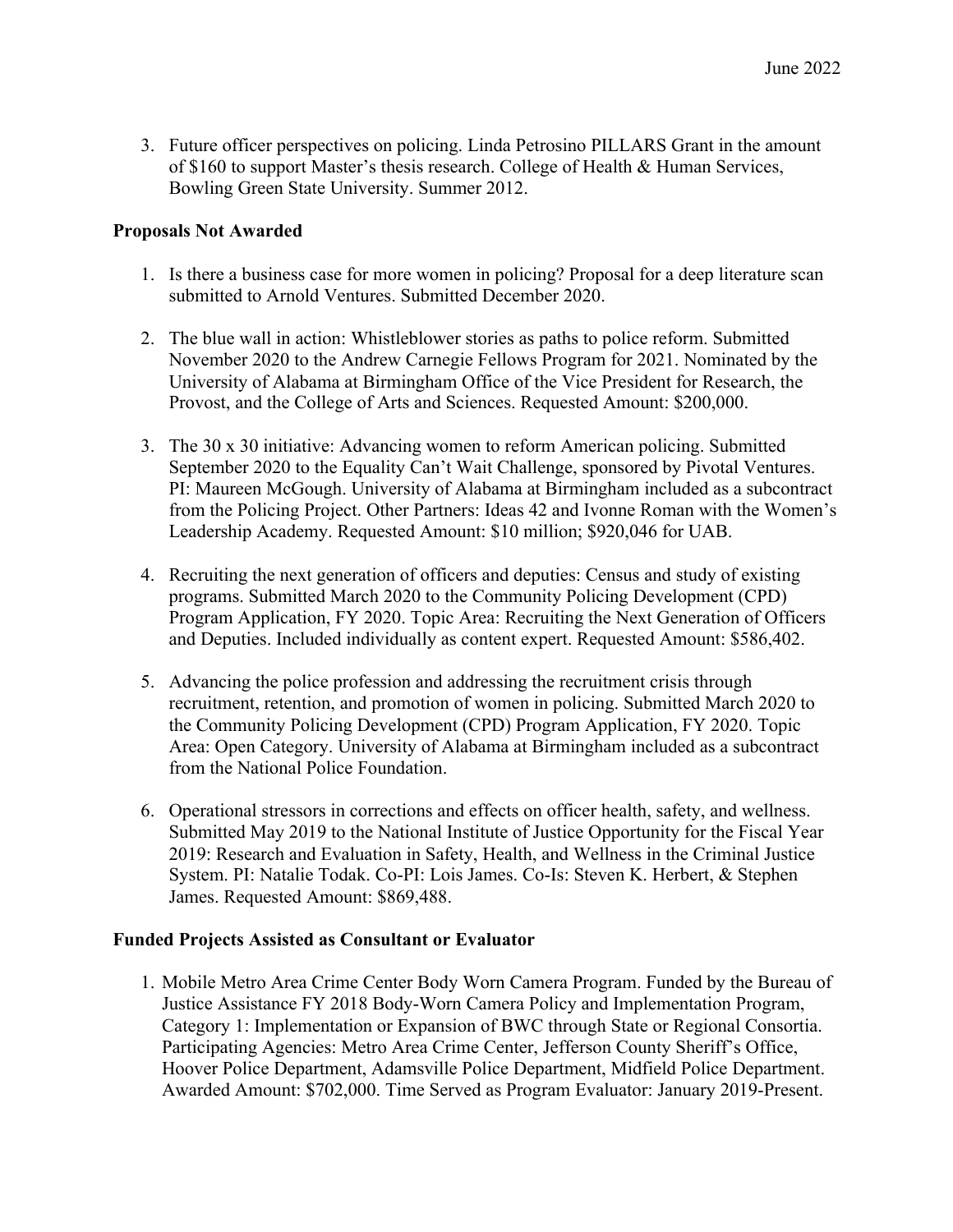2. Testing and evaluating body worn video technology in the Los Angeles Police Department. Funded by the National Institute of Justice to Justice Security Solutions to the Los Angeles Police Foundation, the LAPD, and Justice & Security Solutions. PI: Craig Uchida. Awarded Amount: \$2,000,000. Consultancy Period: June 1, 2018-August 1, 2018.

## **Funded Projects Assisted as Graduate Student**

- 1. Assessing the impact & consequences of police body-worn cameras: A multi-site randomized controlled trial. PI: Michael White. Project Manager: Janne Gaub. Funded by the Laura & John Arnold Foundation for \$497,575. January 2015 – August 2017.
- 2.Examining the effects of the TASER on cognitive functioning. PIs: Michael White, Justin Ready, & Robert Kane. Project Manager: Lisa Dario. Funded by the National Institute of Justice in the amount of \$408,377. January 2013 – July 2013.
- 3.Criminal stigma, race, gender, and employment. PIs: Scott Decker and Cassia Spohn. Project Manager: Natalie Ortiz. Funded by the National Institute of Justice in the amount of \$482,048. August 2012 – June 2013.
- 4.Police integrity lost: A study of law enforcement officers arrested. PIs: Philip Stinson, John Liederbach, & Steven Lab. Funded by the National Institute of Justice. August 2011 – July 2012.

# **AWARDS & SCHOLARSHIPS**

- 1. Nominee, Andrew Carnegie Fellows Program, 2021. Nominated by the UAB Office of the Vice President for Research, the Provost, and the UAB College of Arts and Sciences, October 20, 2020.
- 2. August 2019 Present. NIJ Law Enforcement Advancing Data and Science (LEADS) Academic. Selected for experience in research and demonstrated investment both in partnering with a law enforcement agency and collecting original data from that agency.
- 3. July 2018. Emerald Literati Award for Outstanding Paper. "Assessing Citizen Perceptions of Body-Worn Cameras after Encounters with Police" published in *Policing: An International Journal*.
- 4. March 2016. Doctoral Student Summit Scholarship. The Academy of Criminal Justice Sciences.
- 5. November 2015. Graduate and Professional Student Association's (GPSA) Graduate Research Support Program Award for Graduate Academic and Research Excellence. Arizona State University.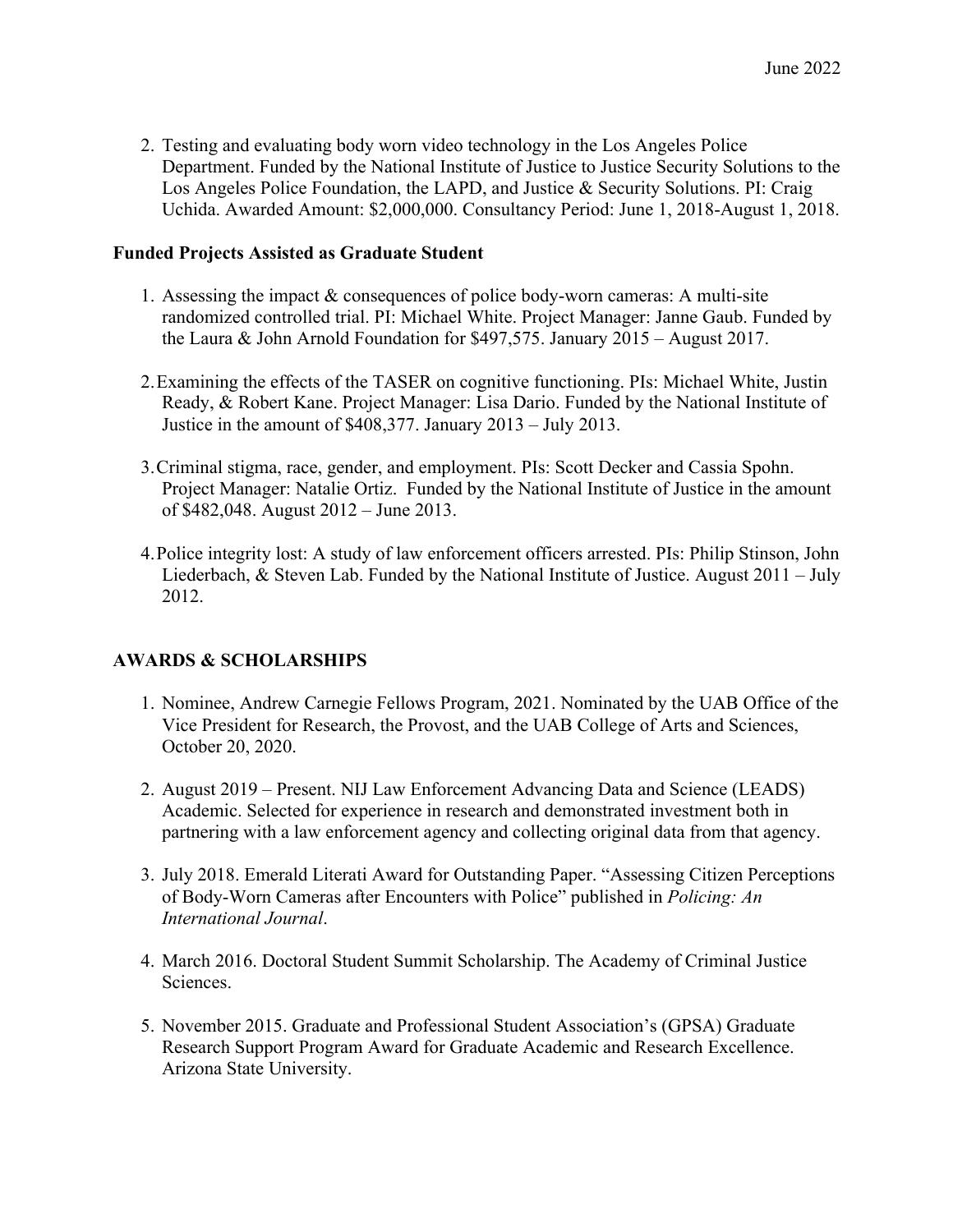- *6.*August 2012 December 2014. Graduate Assistantship & Tuition Fellowship. Arizona State University.
- 7.August 2011 July 2012. Graduate Assistantship & Tuition Fellowship. Bowling Green State University.

# **PRESENTATIONS AND ENGAGEMENT**

#### **Papers Presented at Academic Conferences**

- 1. Huff, Jessica & **Natalie Todak.** Police promotions exams in the United States and their impact on women's career advancement. The 2022 Meeting of the American Criminal Justice Society in Las Vegas, NV.
- 2. Logan Lavender and **Natalie Todak**. Exploring organizational risk factors for health and wellness problems in correctional officers. Thematic panel on police and correctional officer health and wellness, organized by Joseph Schwartz. The 2021 Meeting of the American Society of Criminology in Chicago, IL.
- 3. **Natalie Todak** and Lois James. Operational stressors in corrections and effects on officer health, safety, and wellness. Thematic panel on police and correctional officer health and wellness, organized by Joseph Schwartz. The 2020 Meeting of the American Society of Criminology in Washington, DC. [Cancelled due to Covid-19 pandemic]
- 4.**Natalie Todak** and Lindsay Leban. Police and citizen attitudes towards body-worn camera video release. The 2020 Meeting of the Academy of Criminal Justice Sciences in San Antonio, TX. [Cancelled due to Covid-19 pandemic]
- 5.**Natalie Todak**, Rachel Tolber, & Renee Mitchell. A national survey of policewomen and their experiences with promotion and leadership. The 2020 Meeting of the Western Society of Criminology in Phoenix, AZ.
- 6.**Todak, Natalie,** Renee Mitchell, & Rachel Tolber. Police unicorns: A profile of women on elite specialty units. The 2019 Meeting of the American Society of Criminology in San Francisco, CA.
- 7. **Todak, Natalie**. Exploring violence de-escalation across Binder & Scharf's four phase model of police-citizen encounters. The 2019 Meeting of the Western Society of Criminology in Honolulu, HI.
- 8. **Todak, Natalie** & Janne Gaub. Traditional police subculture and resistance to body-worn cameras. The 2018 Meeting of the Western Society of Criminology in Long Beach, CA.
- 9. **Todak, Natalie** & Lois James. A systematic social observation study of police deescalation tactics. The 2017 Meeting of the American Society of Criminology in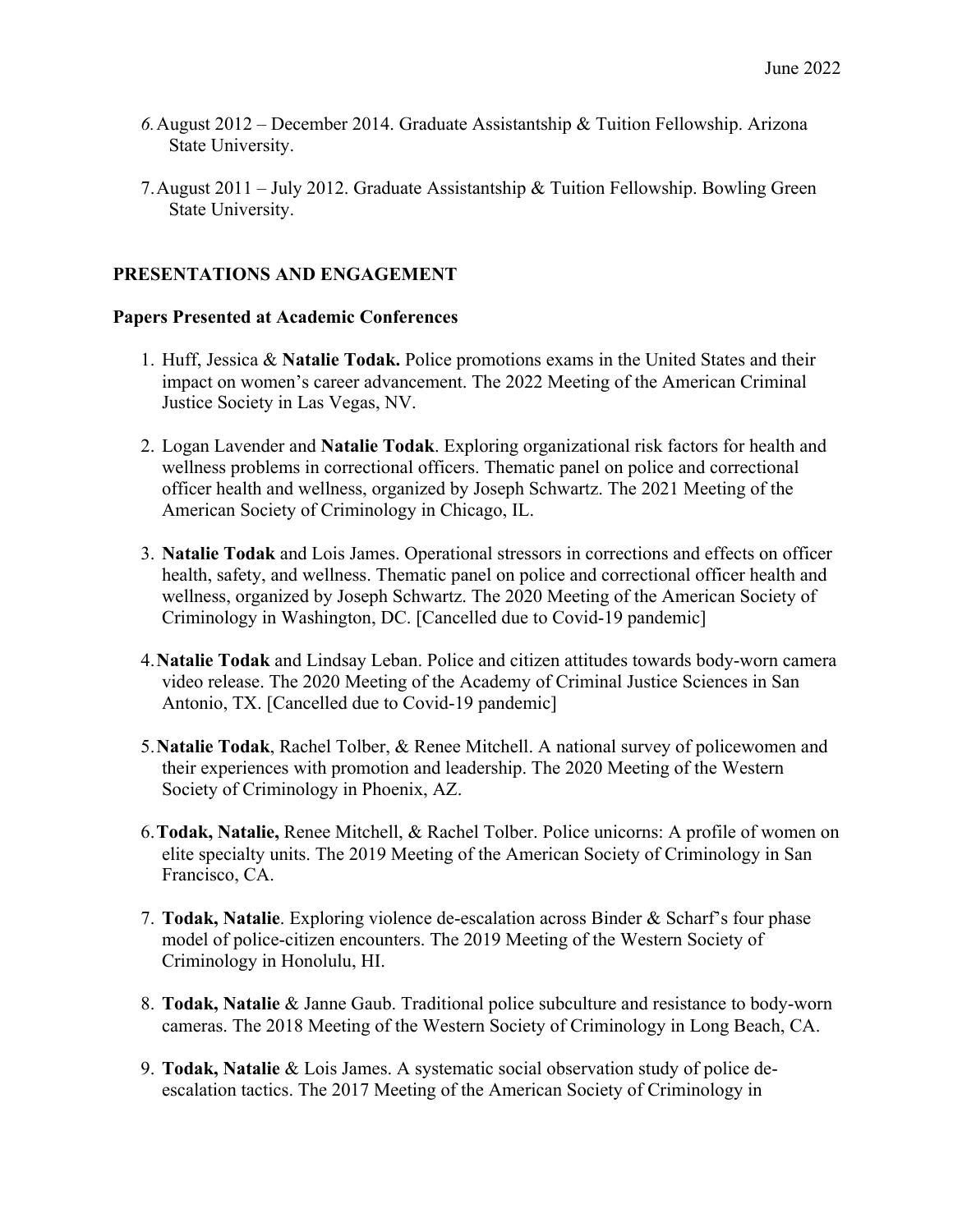Philadelphia, PA.

- 10. **Natalie Todak**, Janne Gaub, & Michael White. What happens downstream? Perceptions of body-worn cameras among external stakeholders. The 2017 Meeting of the Western Society of Criminology, Las Vegas, NV.
- 11. **Natalie Todak**. De-escalation in police-citizen encounters. The 2016 Meeting of the American Society of Criminology, New Orleans, LA.
- 12. **Natalie Todak**, Brooks Louton, & Gabriel T Cesar. Participant and panel chair. TASERproximate arrest-related deaths: A content analysis of autopsy reports. The 2013 Meeting of the American Society of Criminology. Atlanta, GA.

#### **Invited Talks, Panels, Classes, and Webinars**

- 1. The final frontier: Women police officers in leadership and elite specialty assignments. The 2022 30x30 Webinar Series headed by Maureen McGough, Policing Project. February 25, 2022.
- 2. Precision Policing 2.0: A framework for the future of policing? Author Meets Critic Panel. Moderator: Cory P. Haberman. Co-Discussants: Geoff Alpert, Rod Brunson and James Frank. The 2022 Meeting of the American Criminal Justice Society in Las Vegas, NV.
- 3. The academic job market pre-COVID. The American Society of Criminology Division of Policing Virtual Panel Series. Organized by Janne Gaub and Alexis Rockwell. September 17, 2021.
- 4. Focus Groups for Police Practitioners: An Introduction to the 30x30 Focus Group Toolkit. The 2021 30x30 Webinar Series headed by Maureen McGough, Policing Project. May 7, 2021.
- 5. Discussant: Police recruitment and hiring: What are chief and student views about preemployment marijuana use by applicants? Panel organized by Cody Telep. The 2021 Meeting of the American Society of Criminology in Chicago, IL.
- 6. Author Meets Critics panel. Dr. Thomas Barker's "Aggressors in Blue: Exposing Police Sexual Misconduct." Academy of Criminal Justice Sciences Virtual Meeting. April 13- 14, 2021.
- 7. Body-worn cameras and police accountability: High expectations, lackluster evidence. Pryor Center Presents Lecture Series, The University of Arkansas David and Barbara Pryor Center for Arkansas Oral and Visual History. Fall 2020 Theme: Racism, Social Justice, and Policing. December 3, 2020.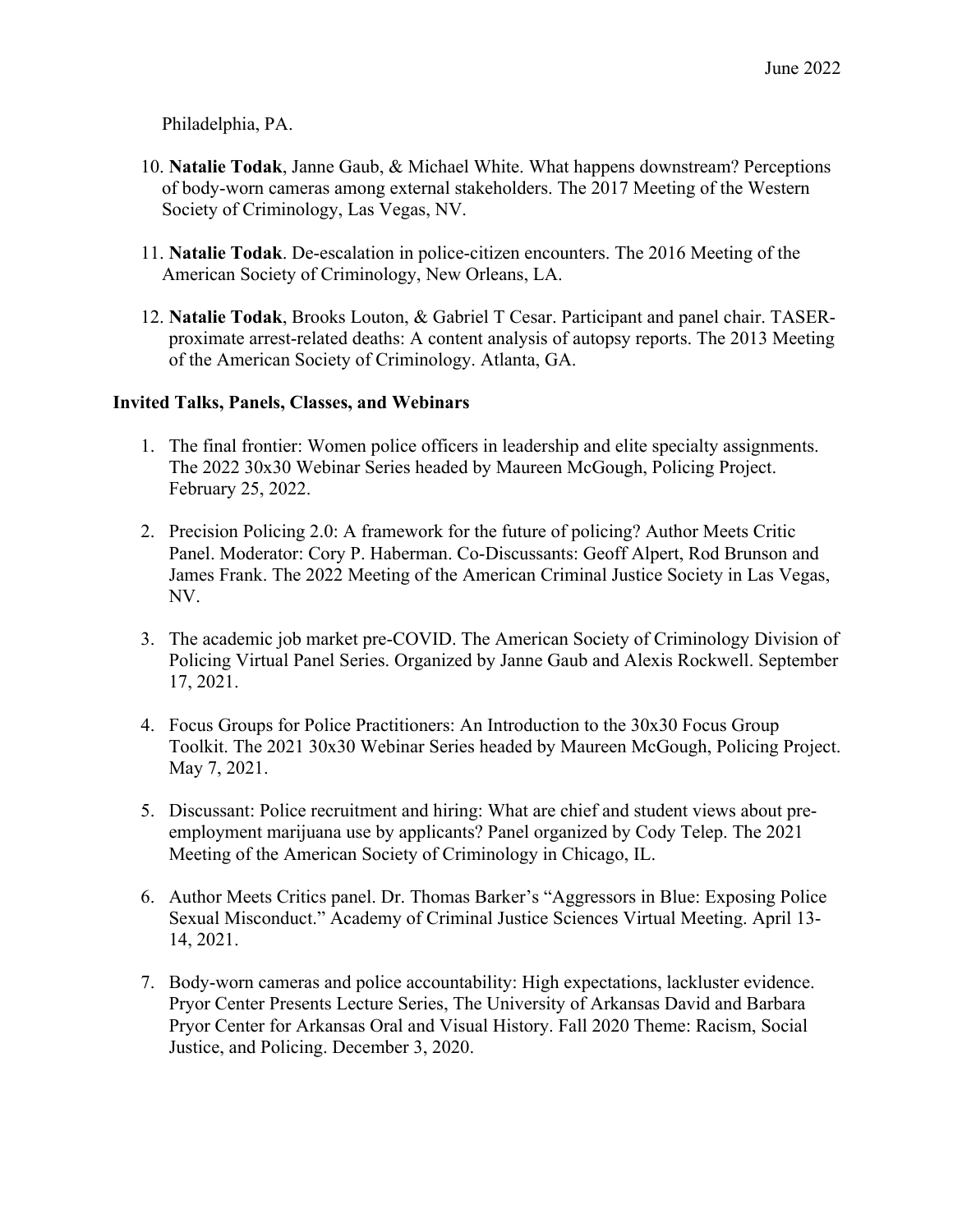- 8. Keynote speaker: The decision to become a police officer during a recruitment crisis. Police Recruitment, Selection, and Retention for Law Enforcement Virtual Conference. Breakout session moderator: Overcoming recruiting challenges in 21<sup>st</sup> century policing. Insight Exchange Network. December 1-2, 2020.
- 9. Women in law enforcement. Moderator. Virtual panel hosted by Pierce College's Legal Studies Student Association. Presenters: Detective Beth Sanborn, Lower Gynedd PD, Corporal Danea Durham, Pennsylvania State Police, Special Agent Cerena Coughlin, FBI, and Former Chief Ivonne Roman, Newark PD. November 18, 2020.
- 10. Body-worn cameras and police accountability: High expectations, lackluster evidence. The Theodore Haddin Arts and Sciences Forum Lecture Series. University of Alabama at Birmingham College of Arts and Sciences. November 13, 2020.
- 11. Women in policing. Expert panel organized and moderated by John Firman. The 2020 Virtual Meeting of the American Society of Evidence Based Policing. Co-Presenters: Ivonne Roman, Linda Phiri, and Sarah Horn. June 2, 2020.
- 12. Moderator and Organizer: LEADS Scholars Original Research Showcase Panel. Center for Evidence Based Crime Policy Annual Symposium. Fairfax, VA. June 2020. [Cancelled]
- 13. A mixed methods, national study of policewomen's experiences with promotion and leadership. Advanced Workshop on Evidence-Based Policing. Center for Evidence Based Crime Policy Annual Symposium. Fairfax, VA. June 2020. [Cancelled]
- 14. Women in policing: Breaking barriers and blazing a path. Organized panel. International Association of Chiefs of Police (IACP) Conference. October 26-29, 2019. Chicago, IL. Sponsored by the National Institute of Justice.
- 13. Academic Master Class for LEADS Scholars. IACP Law Enforcement Advancing Data and Science Programming Day. Moderator: Geoff Alpert. Co-Speakers: Justin Nix and Kyle McLean. October 25, 2019. Chicago, IL. Sponsored by the National Institute of Justice.
- 14. Women in Law Enforcement: Promotion and Assignment. Online webinar. Justice Clearinghouse. July 24, 2019. Co-presenter: Lt. Rachel Tolber, Redlands Police Department.
- 15. Women in policing: Breaking down the barriers and blazing a path. Organized panel. American Society of Evidence Based Policing Annual Meeting. May 20-21, 2019, Cincinnati, Ohio. Sponsored by the National Institute of Justice.
- 16. Recruitment and Retention of Women Police Officers. Organized panel. National Institute of Justice Research Summit on Women in Policing. December 3-4, 2018, Washington DC. Moderator: Ann Marie Cordner. Co-Participants: Ivonne Roman,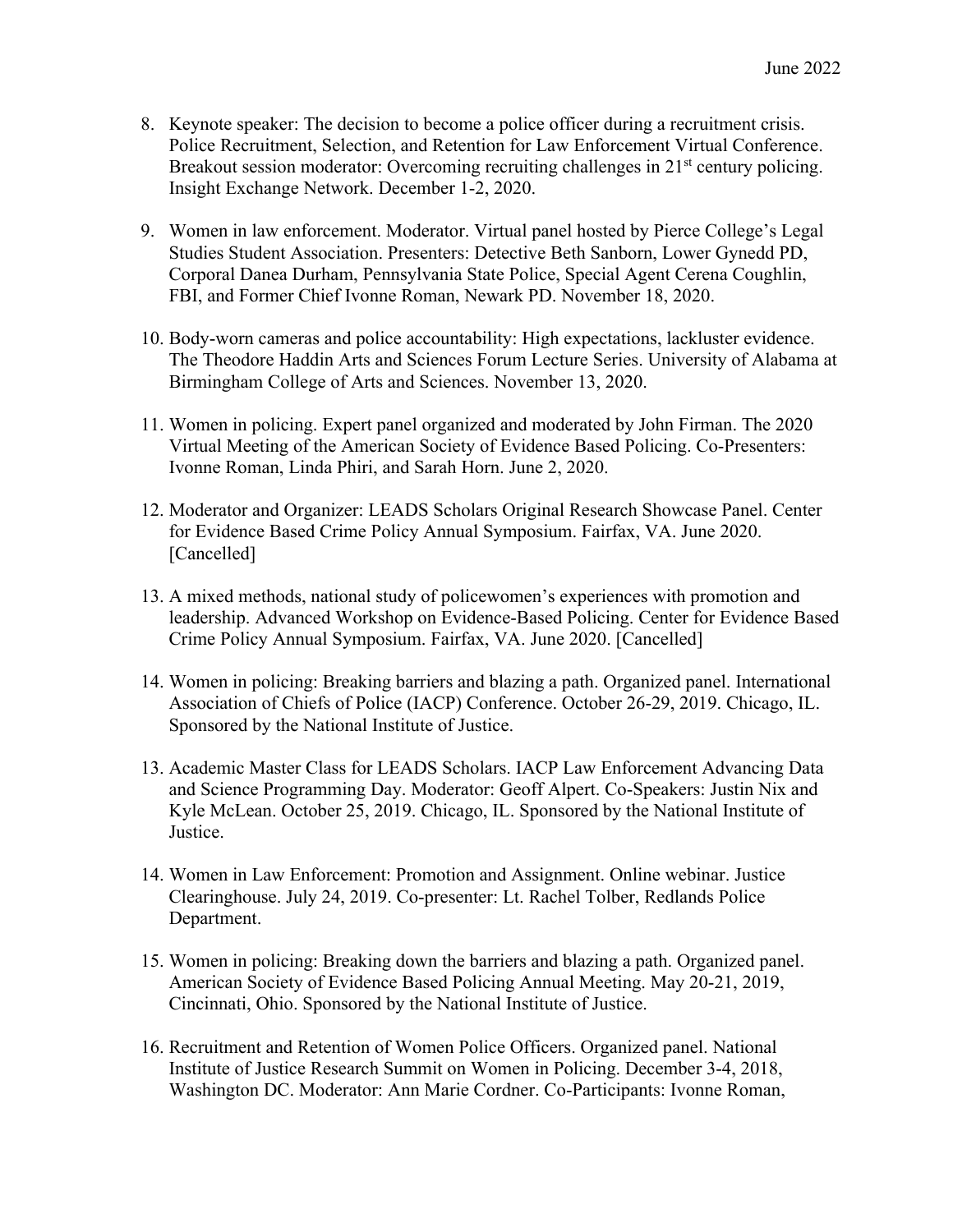Newark Police Department, Marilyn Corsianos, Eastern Michigan University.

- 17. Policewomen research: Progress and plans. UAB Criminal Justice Department Faculty Brown Bag Luncheon Series. October 24, 2018, Birmingham, AL.
- 18. Systematic social observation of the police. One day training developed and delivered to graduate students at the Arizona State University School of Criminology and Criminal Justice. August 2018, Phoenix, AZ.
- 19. Police de-escalation research. American Society of Evidence Based Policing Annual Meeting. Panel on Verbal Tactics in Policing. May 2018, Temple University, Philadelphia, PA.
- 20. Body-worn cameras for police de-escalation training. Body-Worn Camera Training and Technical Assistance Regional Meeting on Implementation and Training. With copresenter Sergeant Richard Meyer, Spokane Police Department. October 5-6, 2017, University of Nebraska at Omaha, Omaha, NE.
- 21. Body-worn cameras for police de-escalation training. Research Convening on Body-Worn Cameras. Los Angeles Police Department. September 21, 2017.
- 22. Acceptance of Police Body-Worn Cameras by External Stakeholders: An Application of the Diffusion of Innovations Paradigm. The National Association for Civilian Oversight of Law Enforcement (NACOLE) Academic Symposium. With co-presenters Michael D. White, Janne Gaub, Arizona State University, Phoenix, Arizona, June 12, 2017.
- 23. Beyond Patrol: Body-Worn Cameras in Specialized Units. Body-Worn Camera Training and Technical Assistance (BWC TTA; U.S. Bureau of Justice Assistance) Webinar Series. With co-presenters Dr. Michael D. White, Dr. Janne Gaub, Noah Johnson (Tempe Police Department), John Leon (Las Vegas Police Department), and Michael Petti (Fayetteville Police Department). May 30, 2017. Available at: http://www.bwctta.com/
- 24. Body Worn Cameras: Evidence and Use in the Spokane Police Department. TEAM Conference on Trauma-Informed Care. Co-presenter: Officer Ryan Snider, Spokane Police Department. Washington State University, Spokane, Washington, July 27, 2016.
- 25. The Student Experience on Funded Research: Officer Body-Worn Cameras. ASU President's Weekend. Panel on Safety in the 21<sup>st</sup> Century. Arizona State University, Phx, AZ, Nov 6, 2015.

#### **Trainings and Toolkits**

1.  $30 \times 30$  focus group toolkit: A how-to guide for conducting focus groups for police practitioners. Developed for the 30 x 30 Initiative to increase the representation of women in U.S. policing to 30% by 2030. Headed by Maureen McGough, Policing Project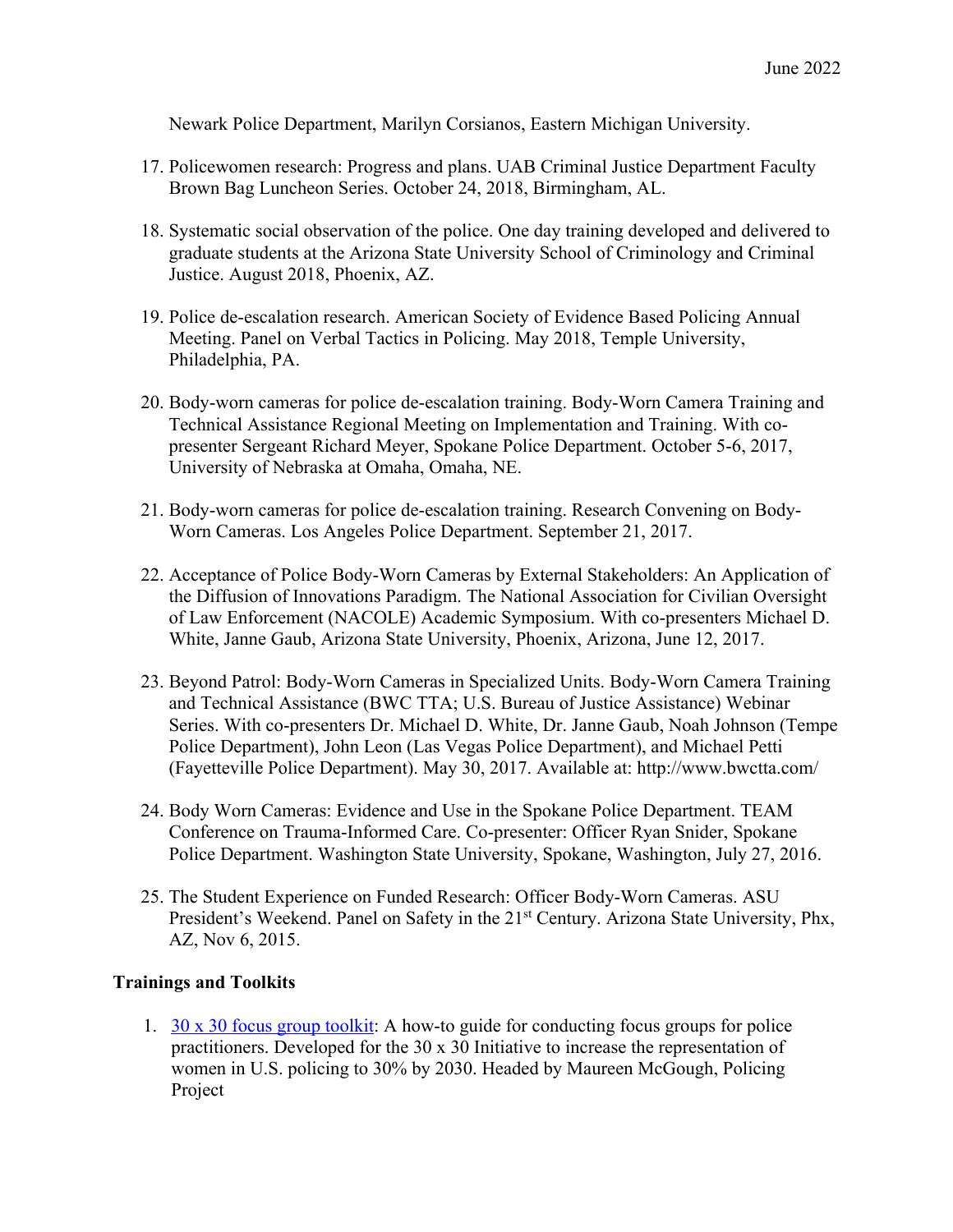- 2. Evidence-based policing for command staff. Delivered to Shelby County Sheriff's Office on October 22, 2020.
- 3. Systematic social observation of the police for graduate students. Delivered to Arizona State University School of Criminology and Criminal Justice Ph.D. students on August 21, 2018.

# **TEACHING**

Prepared 6 online & 5 in-person courses. Taught 31 classes over 17 semesters as of Summer 2022.

# **Courses Taught at UAB**

CJ 220 Introduction to Police in America (x3) CJ 300 Research Methods in Criminal Justice (x12) CJ 321 Police-Community Relations (x7) CJ 362 Victimology (x2) CJ 407/507 Special Topics – Doing Research with Police  $(x1)$ CJ 443/543 Women & The Criminal Justice System (x2) CJ 605 Graduate Seminar in Research Design (x2)

# **Courses Taught at ASU**

CRJ 201 Criminal Justice Crime Control Policies & Practices (x1) CRJ 230 Introduction to Policing (x1)

#### **Student Advising at UAB**

- 1.Qiandra Johnson
	- a. Master's Demonstration Project Chair (Fall 2021-Spring 2022)
- 2.Noor Hussain
	- a. Foreign Exchange Student Advisor and Thesis Co-Chair (Fall 2021-Spring 2022)
- 3.Benjamin Hixon
	- a. Master's Thesis Chair (Fall 2021-Spring 2022)
	- b. GA Advisor (Fall 2020-Spring 2022)
	- c. Undergraduate Honors Project Chair (Fall 2019-Spring 2020)
	- d. CJ 698 Directed Study Advisor (Fall 2019)
- 4.Logan Lavender
	- a. Master's Thesis Chair (Fall 2021-Spring 2022)
	- b. Undergraduate Honors Project Chair (Spring 2021)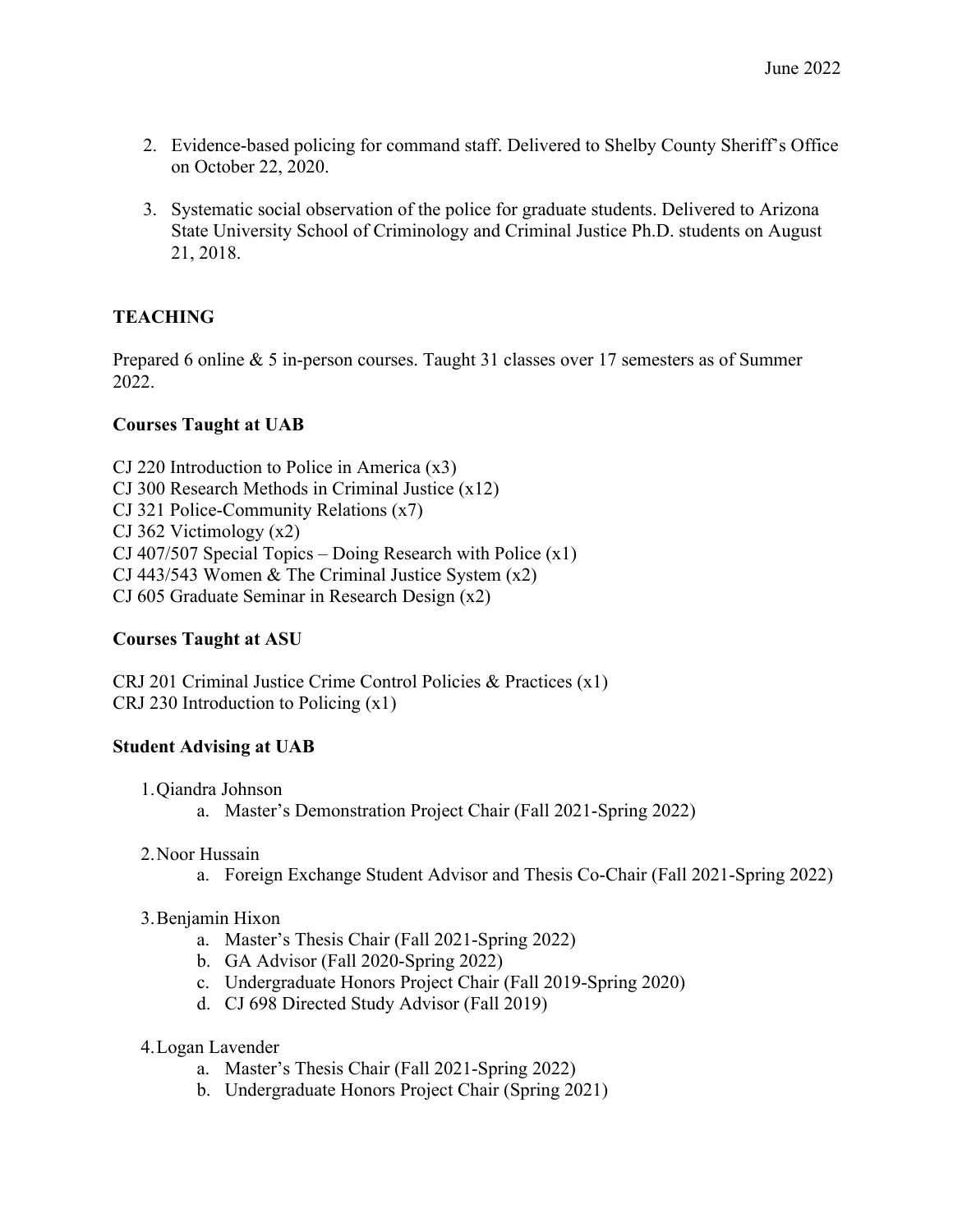## 5.Kasey Cupido

a. Undergraduate Internship Advisor (Spring 2021)

# 6.Tyler Nixon

- a. Master's Thesis Chair (Fall 2019-Spring 2021).
- b. CJ 698 Directed Study Advisor (Spring 2020)

## 7.LeKendra Kidd

- a. Master's Thesis Chair (Fall 2019-Spring 2021)
- b. CJ 698 Directed Study Advisor (Spring 2020)

# 8.MacKenzie Crow

a. Honors by Contract Advisor (Fall 2020)

# 9.Blake Beaton

- a. CJ 698 Directed Study Advisor (Fall 2020)
- b. CJ 698 Directed Study Advisor (Summer 2020)

#### 10. Chandler Bailey

a. Master's Demonstration Project Chair (Fall 2019- Spring 2020)

# 11. Carley Blankenship

- a. Honors by Contract Advisor (Spring 2020)
- b. Honors by Contract Advisor (Spring 2019)

#### 12. Raven B. Rogers

a. Master's Demonstration Project Chair (Fall 2019)

#### 13. Madison March

a. Undergraduate Honor's Project Chair (Fall 2018-Spring 2019)

#### 14. Marshall Lorraine White

a. Master's Thesis Committee Member (Fall 2018-Summer 2019)

#### 15. Justin Agee

a. Master's Demonstration Project Chair (Fall 2018)

#### 16. Maire Read

a. Master's Demonstration Project Chair (Fall 2018)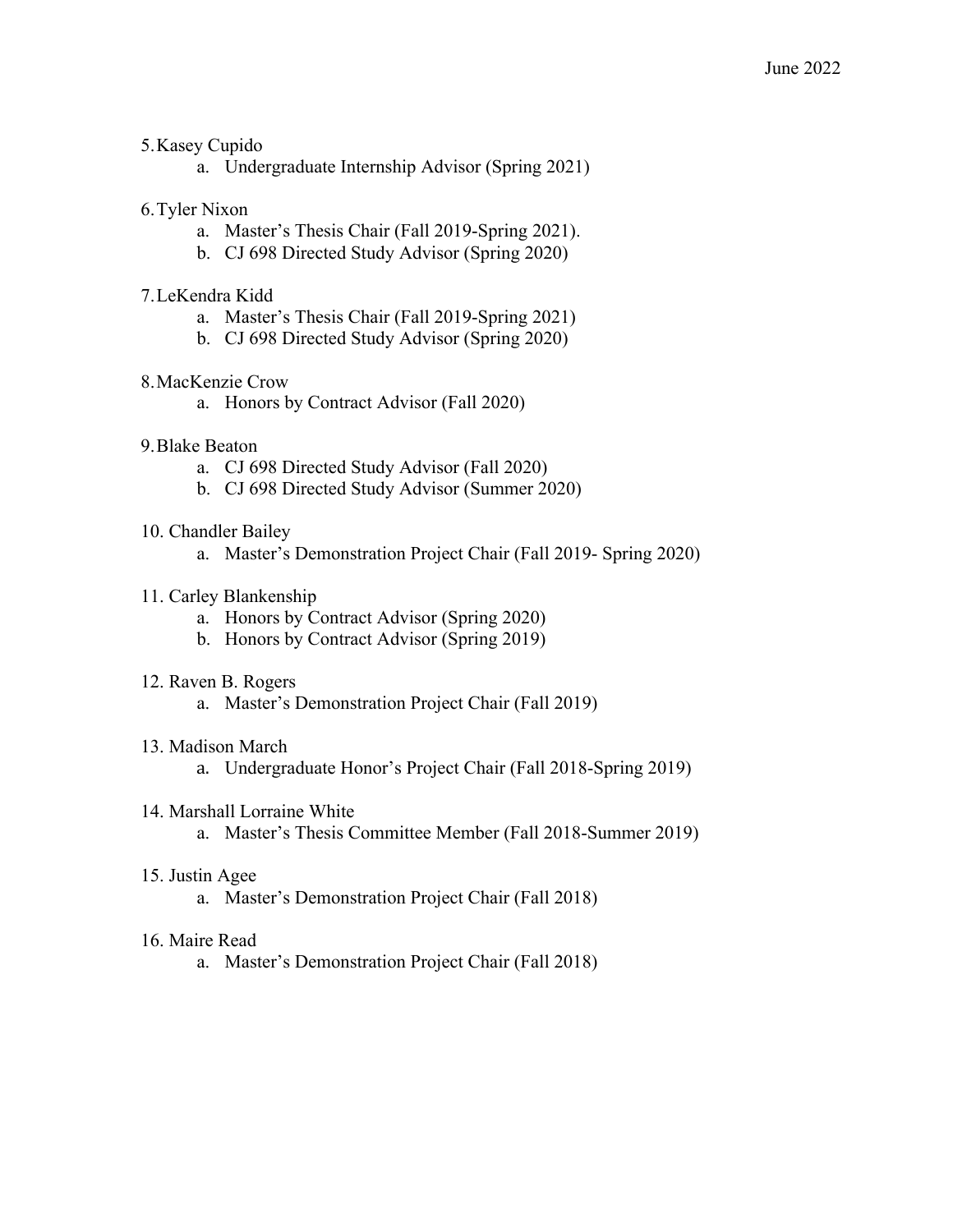# **SERVICE**

#### **Community Service**

- 1. Steering Committee Member. 30 x 30 Project to increase the representation of women in U.S. policing to 30% by 2030. Headed by Maureen McGough, Policing Project.
- 2. Subject Matter Expert. Peace Officers Association of Georgia Committee on Reform, 2020. Developing a position paper in advance of the Georgia General Assembly (January 2021) for funding police reform, in collaboration with state agency heads, diverse law enforcement leaders, practitioners, key academics, the executive directors of Georgia's five largest police organizations, law enforcement lawyers, and retired executives.

#### **Service to the Field**

- 1.Ambassador and contributor for CrimRxiv, criminology's open archive. April 2021- Present.
- 2.Guest Editor with Laura Huey for *Police Quarterly*. Special Issue on "Busting Myths in Evidence-Based Policing." Online First.
- 3.Board Member, Executive Counselor, & Director of Social Media. Western Society of Criminology. March 2016 – February 2021.
- 4.Program Committee Co-Chair. The 2020 Annual Meeting of the Western Society of Criminology in Phoenix, AZ. With: Danielle Wallace (Chair) and Megan Welsh.
- 5.Program Committee Co-Chair. The 2019 Annual Meeting of the Western Society of Criminology in Honolulu, HI. With: Danielle Wallace (Chair) and Megan Welsh.
- 6.Outstanding Doctoral Student Award Committee Member. Southern Criminal Justice Association. The 2018 Annual Meeting in Pensacola, FL. Chair: Ráchael Powers.
- 7.Awards Committee Member. American Society of Criminology Division of Policing. The 2017 Annual Meeting in Philadelphia, PA. Chair: Evan T. Sorg.
- 8.Awards Committee Member. American Society of Criminology Division of Policing. The 2016 Annual Meeting in New Orleans, LA. Chair: Scott H. Decker.

#### **Service to UAB**

- 1. Fall 2020 Present. Representative for the College of Arts and Sciences, UAB Faculty Policies and Procedures Committee (FPPC).
- 2. Fall 2019 Present. Representative for the College of Arts and Sciences, UAB Office of Diversity, Equity, & Inclusion, Commission on the Status of Women; Subcommittee on